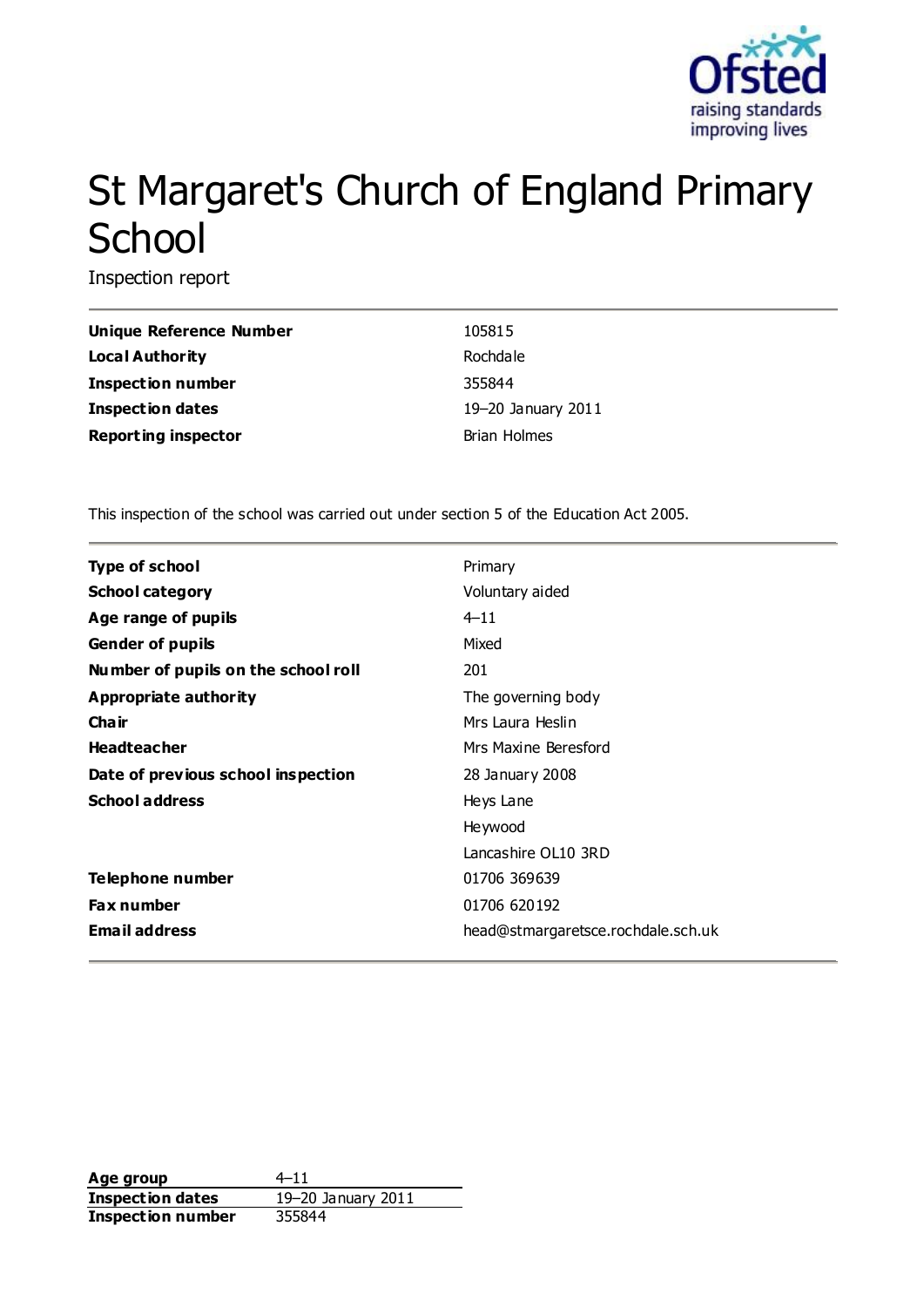The Office for Standards in Education, Children's Services and Skills (Ofsted) regulates and inspects to achieve excellence in the care of children and young people, and in education and skills for learners of all ages. It regulates and inspects childcare and children's social care, and inspects the Children and Family Court Advisory Support Service (Cafcass), schools, colleges, initial teacher training, work-based learning and skills training, adult and community learning, and education and training in prisons and other secure establishments. It assesses council children's services, and inspects services for looked after children, safeguarding and child protection.

Further copies of this report are obtainable from the school. Under the Education Act 2005, the school must provide a copy of this report free of charge to certain categories of people. A charge not exceeding the full cost of reproduction may be made for any other copies supplied.

If you would like a copy of this document in a different format, such as large print or Braille, please telephone 0300 123 4234, or email **[enquiries@ofsted.gov.uk](mailto:enquiries@ofsted.gov.uk)**.

You may copy all or parts of this document for non-commercial educational purposes, as long as you give details of the source and date of publication and do not alter the documentation in any way.

To receive regular email alerts about new publications, including survey reports and school inspection reports, please visit our website and go to 'Subscribe'.

Royal Exchange Buildings St Ann's Square Manchester M2 7LA T: 0300 123 4234 Textphone: 0161 618 8524 E: **[enquiries@ofsted.gov.uk](mailto:enquiries@ofsted.gov.uk)**

W: **[www.ofsted.gov.uk](http://www.ofsted.gov.uk/)**

© Crown copyright 2011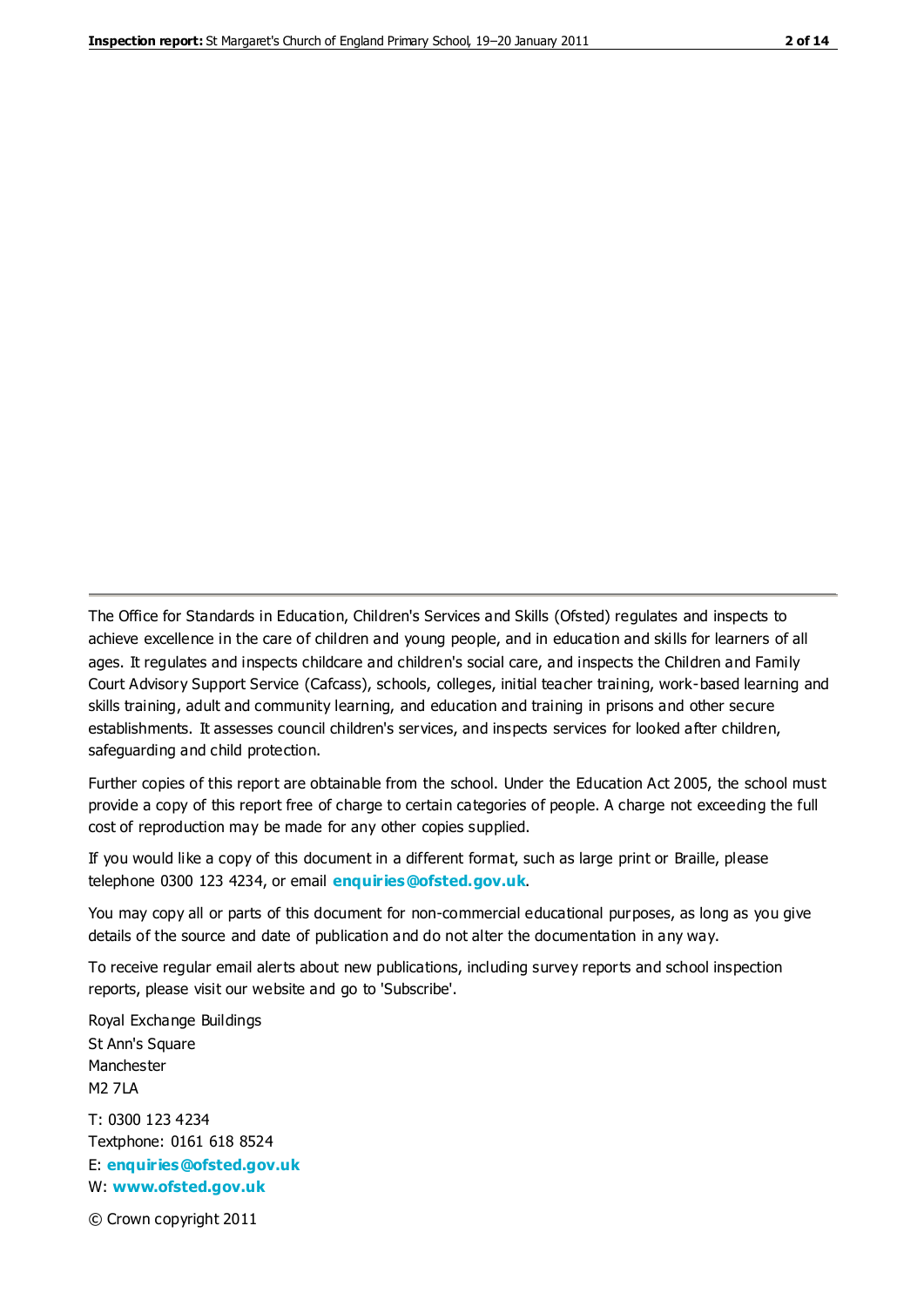# **Introduction**

This inspection was carried out by three additional inspectors. The inspectors visited 13 lessons and observed eight teachers. They held meetings with parents, carers, groups of pupils, representatives of the governing body and staff. The inspection team observed the school's work and looked at its assessment data, evidence of activities and events, information about the curriculum and monitoring and evaluation documents. Inspectors analysed 45 questionnaires completed by parents and carers, 89 pupil questionnaires and 11 questionnaires returned by staff.

The inspection team reviewed many aspects of the school's work. It looked in detail at a number of key areas:

- whether rates of progress, particularly in English, are accelerating quickly enough to improve and sustain higher standards of attainment
- $\blacksquare$  if teaching is good across the school and enables pupils to make consistent progress in their learning
- $\blacksquare$  if the curriculum meets the needs of all pupils and has sufficient impact on outcomes for pupils
- whether leaders and managers have been sufficiently rigorous in removing barriers to learning that appear to be preventing pupils from making progress.

# **Information about the school**

St. Margaret's is a smaller-than-average primary school. The large majority of pupils are from White British backgrounds. A small number of pupils are from a minority ethnic heritage. The proportion of pupils who are known to be eligible for a free school meal is much higher than average. The proportion of pupils with special educational needs and/ or disabilities, including pupils with a statement of special educational needs, is higher than average. An above-average number of pupils start and leave school at different times during the school year. The school has achieved the Active Mark and Healthy School status. There is an on-site play group and pre-school provision that is not managed by the governors. This provision was not evaluated during this inspection.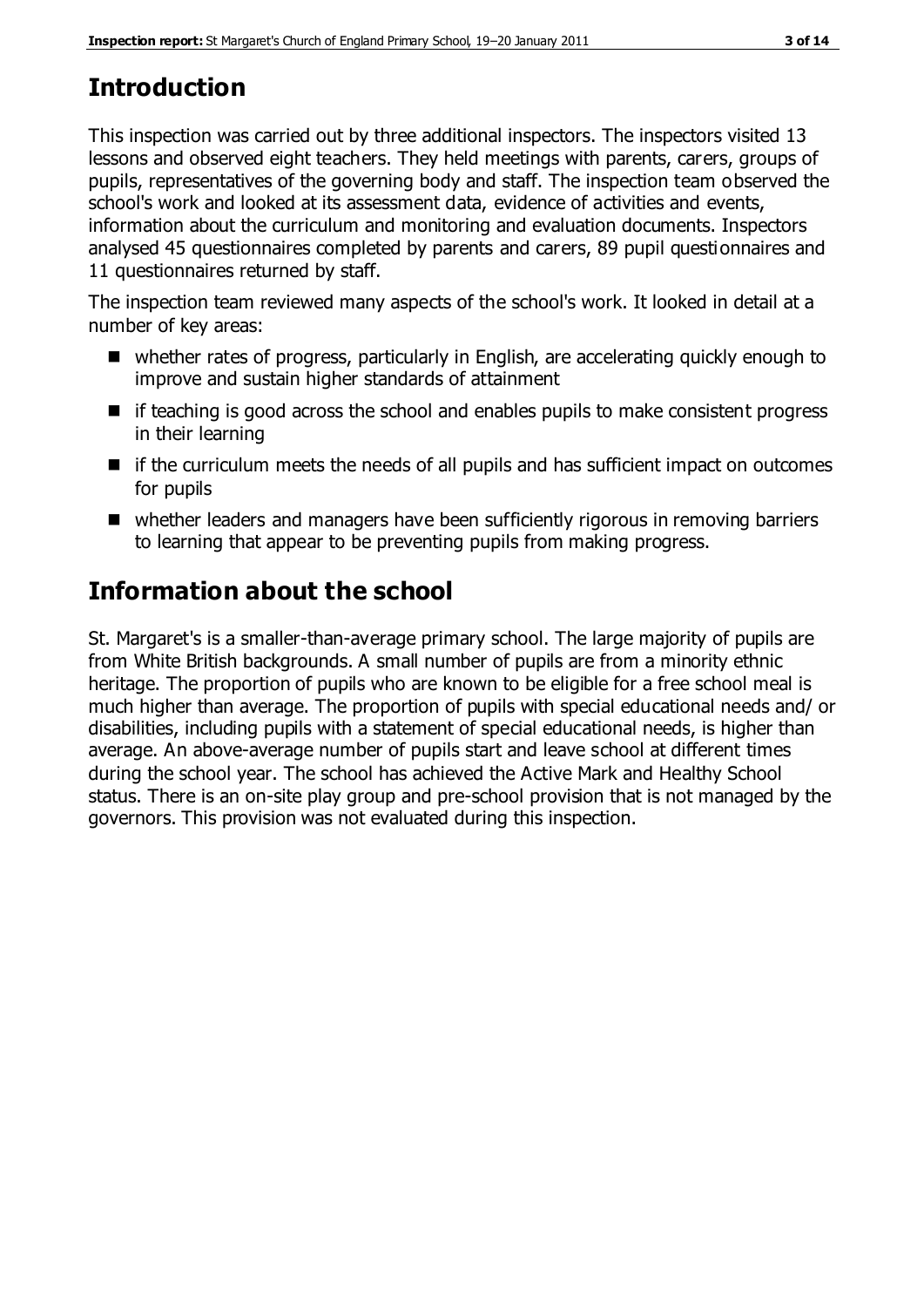# **Inspection judgements**

| Overall effectiveness: how good is the school?  |                         |
|-------------------------------------------------|-------------------------|
| The school's capacity for sustained improvement | $\overline{\mathbf{3}}$ |

#### **Main findings**

In accordance with section 13 (3) of the Education Act 2005, Her Majesty's Chief Inspector is of the opinion that this school requires significant improvement, because it is performing significantly less well than in all the circumstances it could reasonably be expected to perform. The school is therefore given a notice to improve. Significant improvement is required in relation to pupils' attainment and achievement.

Pupils' attainment has been falling by the end of Year 6 for a number of years and is too low, particularly in writing. Although pupils currently make satisfactory progress in their learning, this is not sufficient to raise their attainment or enable them all to achieve as well as they should. Pupils' progress in writing is not fast enough to secure the improvements needed in their attainment. However, there is evidence that in mathematics progress is improving more quickly and that attainment in mathematics is also beginning to rise, although it is still low.

Children enter the Early Years Foundation Stage with skills overall which are well below those expected, and which in writing are low. They make good progress in Reception to achieve outcomes which are below what is expected, and well below average in writing. These improvements in the Early Years Foundation Stage are recent and have not had time to have an impact on attainment in the rest of the school.

Leaders are tackling key weaknesses effectively with a strong emphasis on improving the use of assessment and the professional development of staff. As a result, the quality of teaching is improving, although it is not yet consistently good in every class. The most effective teaching is in Years 4 to 6; in other years, pupils are not given enough opportunities to apply their learning and tasks set do not meet the needs of all pupils. Steps have been taken to improve the curriculum with a number of initiatives in place, but their effect on raising attainment is at an early stage. Although leadership is improving, weaknesses remain in the management of change in English which have limited pupils' progress. Actions to improve provision have not been properly checked and evaluated. Consequently, adjustments to improve progress especially in writing have not been made. There are good relationships with parents and carers who are very supportive of the school. They appreciate the good provision that the school makes for care, guidance and support. Pupils feel safe and behaviour is good. They have positive attitudes to keeping healthy, relate well to each other and are clear that they enjoy their learning. Attendance has improved and is broadly average. However, given pupils' low attainment and their slower progress in writing, their preparation for the next stage of their education is inadequate.

The school has a clear understanding of its strengths and weaknesses, through accurate self-evaluation. Many improvements are recent and are not having a full impact on pupils' attainment and progress but the 'green shoots' of recovery are emerging. There is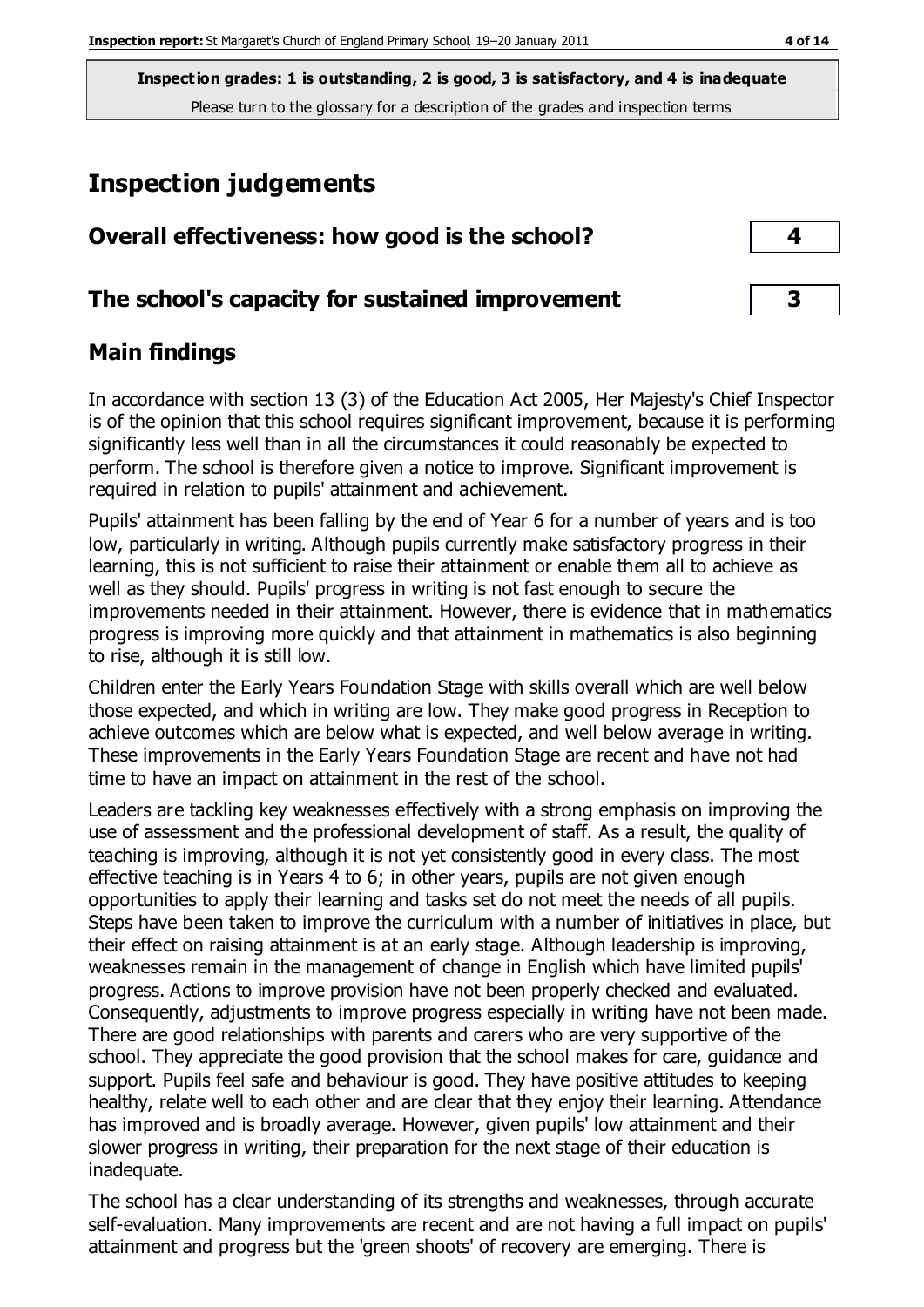evidence that progress and attainment in mathematics are rising, which together with improvements in attendance and the effectiveness of the Early Years Foundation Stage, illustrate that the school has a satisfactory capacity to sustain its improvement further.

### **What does the school need to do to improve further?**

- Improve the consistency of pupils' attainment and progress in writing by:
	- implementing a more structured approach to the teaching of writing
	- $-$  ensuring that all pupils, particularly those lower down the school, improve their skills in punctuation and sentence structure
	- $-$  ensuring that all pupils are given a wide range of opportunities to apply their writing skills
	- $-$  giving more attention to the management of writing especially in evaluating the impact of changes and making adjustments to provision.
- Improve the quality of teaching to be consistently good across the school by:
	- $-$  sharing the good practice that is evident in Years 4 to 6
	- ensuring that teaching builds securely on pupils' prior learning
	- providing pupils with sufficient opportunities to apply their learning through independent investigations
	- $=$  ensuring that planning consistently meets the needs of all pupils.

#### **Outcomes for individuals and groups of pupils 4**

Overall outcomes are inadequate because pupils' attainment is too low and does not prepare pupils adequately for the next stage of their education. Pupils' learning and progress are satisfactory but are not rapid enough to raise attainment or enable all to achieve as well as they should. Pupils' progress in English, particularly in writing, is not fast enough. For example, in Years 1 -3, pupils' application of simple punctuation and sentence structure is not secure and this limits their progress. Progress is more consistent in reading. In mathematics attainment is still low but is beginning to improve because progress is more consistent, particularly in Years 5 and 6. More-able pupils make satisfactory progress in relation to their abilities, which again is more apparent in mathematics than in English. Pupils with special educational needs and/ or disabilities make satisfactory progress through the targeted support that they receive. The school welcomes pupils who start at different times and enables them to make satisfactory progress. In the best lessons pupils are fully engaged and make good progress. In a Year 5/ 6 lesson pupils were inspired to learn and worked well with good levels of enthusiasm and independence to improve their ability to use multiplication both mentally and with a calculator. In most lessons pupils work well in pairs and small groups and maintain good levels of engagement and interest in their learning. When explanations take too long, the pace of learning slows down because pupils are not given enough opportunity to apply their learning through independent investigation. On occasion, pupils are not sure what is expected of them because their prior learning is not secure.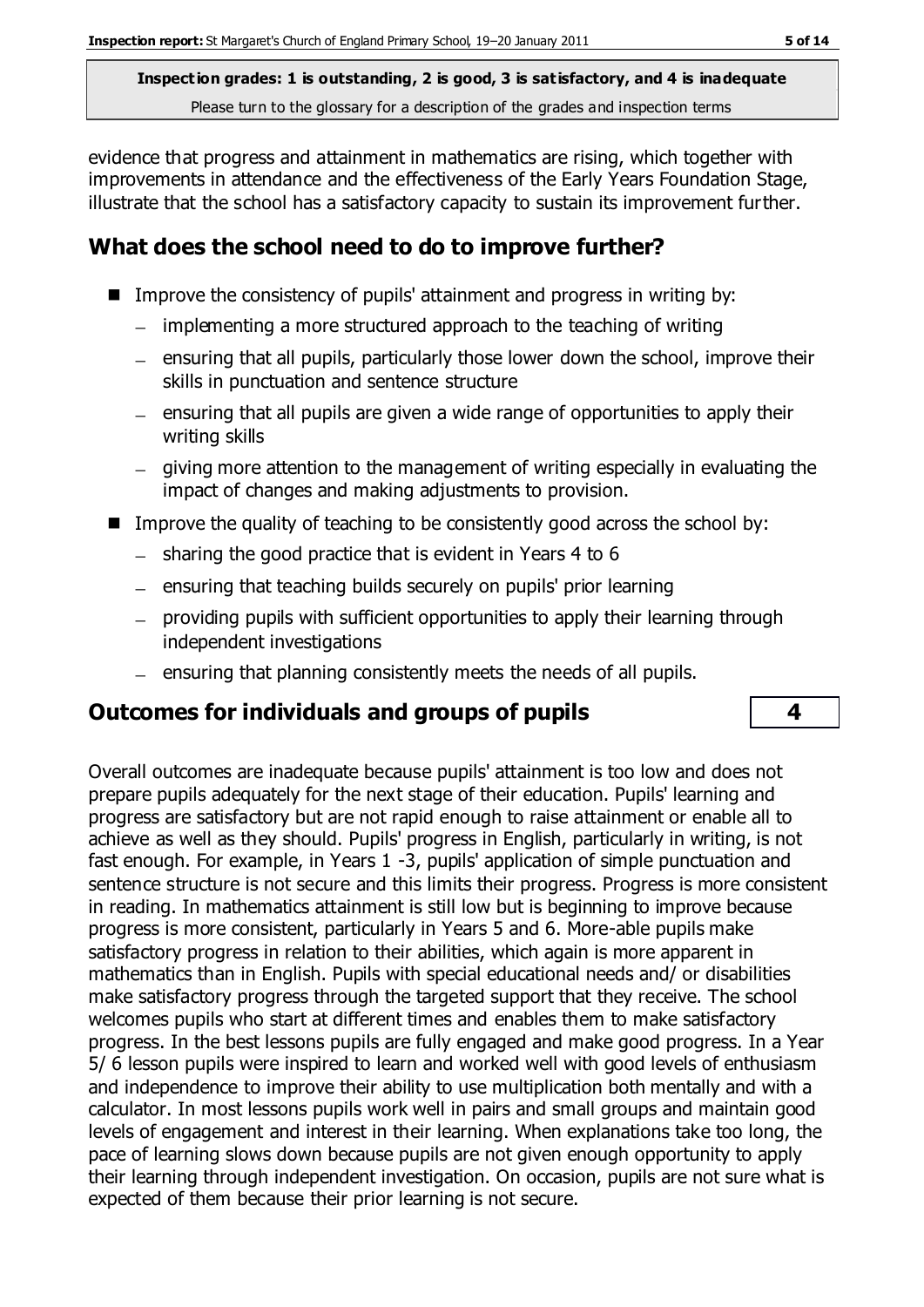Pupils have a good understanding of how to stay safe and are confident that any issues are dealt with quickly. Their behaviour is welcoming and they are polite and wellmannered. Pupils have a good understanding of the need for exercise and a healthy diet, taking advantage of 'healthy tuck' at break times. They enjoy the sports activities on offer and eagerly attend after-school sports activities. They are proud of their school and make a good contribution to the life of the school and the community. They take on a variety of responsibilities within school, such as prefects and 'buddies' and have close links with the local community, through the Darnhill Festival. Pupils demonstrate a good spiritual, moral, social and cultural awareness and have a good appreciation and respect for others' needs.

| Pupils' achievement and the extent to which they enjoy their learning                                                     |                |
|---------------------------------------------------------------------------------------------------------------------------|----------------|
| Taking into account:<br>Pupils' attainment <sup>1</sup>                                                                   |                |
| The quality of pupils' learning and their progress                                                                        | 3              |
| The quality of learning for pupils with special educational needs and/or disabilities<br>and their progress               |                |
| The extent to which pupils feel safe                                                                                      | $\overline{2}$ |
| Pupils' behaviour                                                                                                         | $\overline{2}$ |
| The extent to which pupils adopt healthy lifestyles                                                                       | $\overline{2}$ |
| The extent to which pupils contribute to the school and wider community                                                   |                |
| The extent to which pupils develop workplace and other skills that will contribute to<br>their future economic well-being |                |
| Taking into account:<br>Pupils' attendance <sup>1</sup>                                                                   |                |
| The extent of pupils' spiritual, moral, social and cultural development                                                   | 2              |

These are the grades for pupils' outcomes

<sup>1</sup> The grades for attainment and attendance are: 1 is high; 2 is above average; 3 is broadly average; and 4 is low

# **How effective is the provision?**

Although teaching and the use of assessment are satisfactory this is not sufficient to raise attainment quickly enough. Teaching is stronger in Years 4 to 6 than in other classes. Teaching is characterised by good relationships between adults and pupils and good use of information and communication technology to model activities and stimulate pupils' interest. When teaching is good or better, pupils' interest is stimulated by challenging tasks and work that is well matched to their abilities. In a Year 5 lesson, pupils worked well in the role-play area with a teaching assistant to increase their understanding of how to describe characters. When teaching is less effective, planning does not fully take into account weaknesses in pupils' prior learning, so work is not always matched to pupils'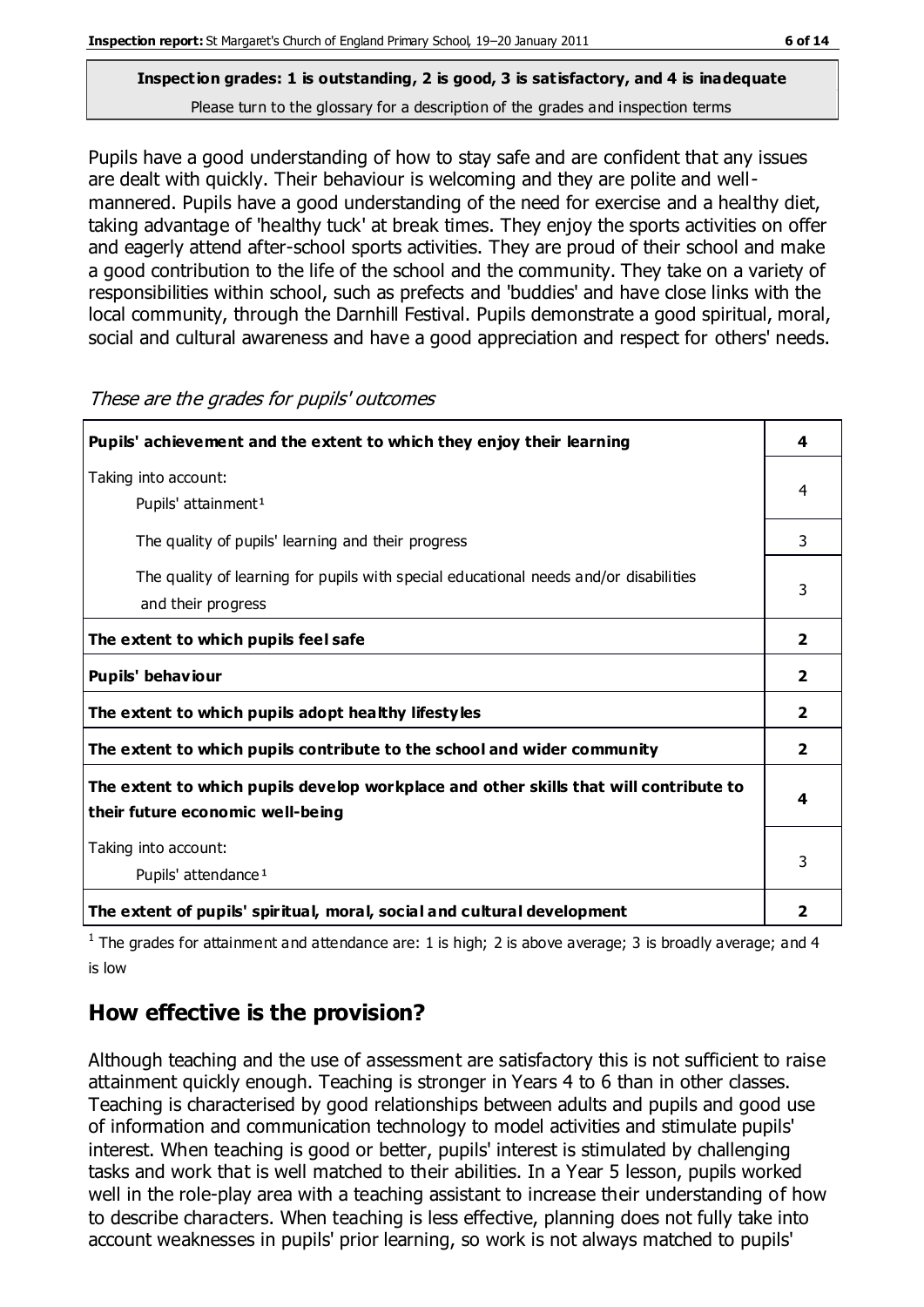abilities. More-able pupils are not always sufficiently challenged especially in English. The use of assessment to support learning is improving. For example, in lessons there are more frequent checks on pupils' understanding. Pupils understand their targets and are increasingly involved in checking how well they and other pupils are doing. The quality of marking and feedback is improving; in most classes, marking makes clear to pupils what they have done well and what they need to do next to improve their work.

The curriculum makes a satisfactory contribution to the achievement of all pupils. Since the previous inspection adjustments have been made to make the curriculum more creative and to encourage links between subjects and more imaginative approaches. Pupils now have more opportunities to apply their writing skills in all subjects and initiatives to make the teaching of writing more structured are in place, but the impact of these developments on pupils' progress is inconsistent. Reading is improving with good attention to the teaching of letters and their sounds. The 'Ice Cream Challenge' is proving effective by increasing pupils' motivation and interest in mathematics. Pupils appreciate the enrichment of learning through activities and visits linked to topics and themes, such as the visit to Eyam.

Pupils are cared for well and the school makes good provision for pupils who are vulnerable due to their circumstances. The learning mentor contributes well to meeting the needs of these pupils and this is especially beneficial for the pupils who start at different times during the school year. There are good relationships between staff and pupils and the strong ethos of care has a powerful impact on the well-being of all pupils. There are rigorous systems for improving pupils' attendance which has risen since the last inspection. Transition to other schools is organised well.

| The quality of teaching                                                                                    | 3 |
|------------------------------------------------------------------------------------------------------------|---|
| Taking into account:<br>The use of assessment to support learning                                          | 3 |
| The extent to which the curriculum meets pupils' needs, including, where relevant,<br>through partnerships |   |
| The effectiveness of care, guidance and support                                                            |   |

These are the grades for the quality of provision

#### **How effective are leadership and management?**

The headteacher and deputy headteacher provide focused and effective leadership. They work well as a team, along with other senior leaders and the governing body, and are taking action to bring about improvements to pupils' attainment and progress. For example, changes to the use of assessment and systems for checking pupils' performance and the quality of teaching are more rigorous and driving improvement, although the impact on writing has not been fast enough. Effective management of mathematics has started to accelerate progress but there is still some way to go to ensure the same effectiveness in the management of English. The effects that initiatives have had on pupils' progress have not been checked properly and, as a result, improvement in writing is too slow. The governing body provides satisfactory management. Governors are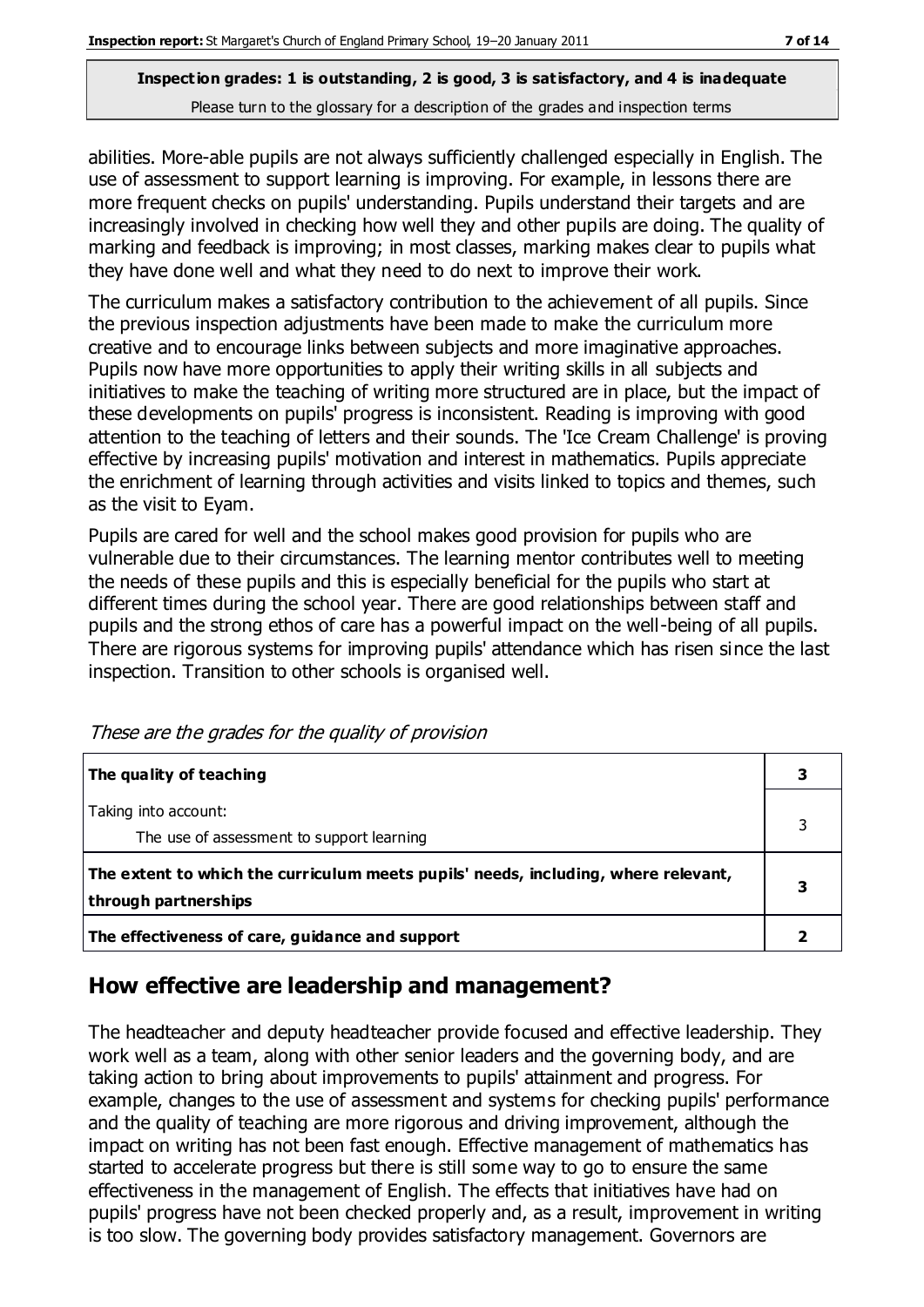supportive and starting to become involved in school self-evaluation through the work of the curriculum committee. This is enabling them to hold the school more to account for attainment and progress. The school promotes equal opportunities satisfactorily. The focus now is on improving assessment to ensure all pupils make as much progress as possible. Arrangements for safeguarding meet all current requirements. The school promotes community cohesion satisfactorily. It is a harmonious community with good links in the local community. Plans to promote pupils' understanding beyond the immediate locality are at an early stage of development.

| The effectiveness of leadership and management in embedding ambition and driving<br>improvement                                                                  |              |
|------------------------------------------------------------------------------------------------------------------------------------------------------------------|--------------|
| Taking into account:<br>The leadership and management of teaching and learning                                                                                   | 3            |
| The effectiveness of the governing body in challenging and supporting the<br>school so that weaknesses are tackled decisively and statutory responsibilities met | З            |
| The effectiveness of the school's engagement with parents and carers                                                                                             | $\mathbf{2}$ |
| The effectiveness of partnerships in promoting learning and well-being                                                                                           | 3            |
| The effectiveness with which the school promotes equality of opportunity and tackles<br>discrimination                                                           | 3            |
| The effectiveness of safeguarding procedures                                                                                                                     | 3            |
| The effectiveness with which the school promotes community cohesion                                                                                              | 3            |
| The effectiveness with which the school deploys resources to achieve value for money                                                                             | 4            |

These are the grades for leadership and management

# **Early Years Foundation Stage**

The quality of provision in the Early Years Foundation Stage is good. There are good links with parents and carers who are happy with the setting and appreciate the 'Stay and Play' sessions. Effective leadership of a strong and cohesive team, together with secure knowledge and understanding of the needs of children, ensure that their needs are met well in a safe and secure learning environment. Children have happy relationships with adults, resulting in good behaviour and children who are considerate towards others and mindful of their safety.

Thorough assessment of children's learning and detailed planning ensure a good balance between adult-led and child-initiated activities in all areas of learning, both indoors and outdoors. There is an increased emphasis on providing children with opportunities to develop their writing skills. Children are motivated by activities such as 'learning ladybird' which give them clear goals to aim for and reward their achievement. They settle quickly and happily and are independent in the choices they make. Children play and learn well with each other, for example, when a group of boys played a board game independently taking turns and showing good levels of responsibility when tidying away. Progress is good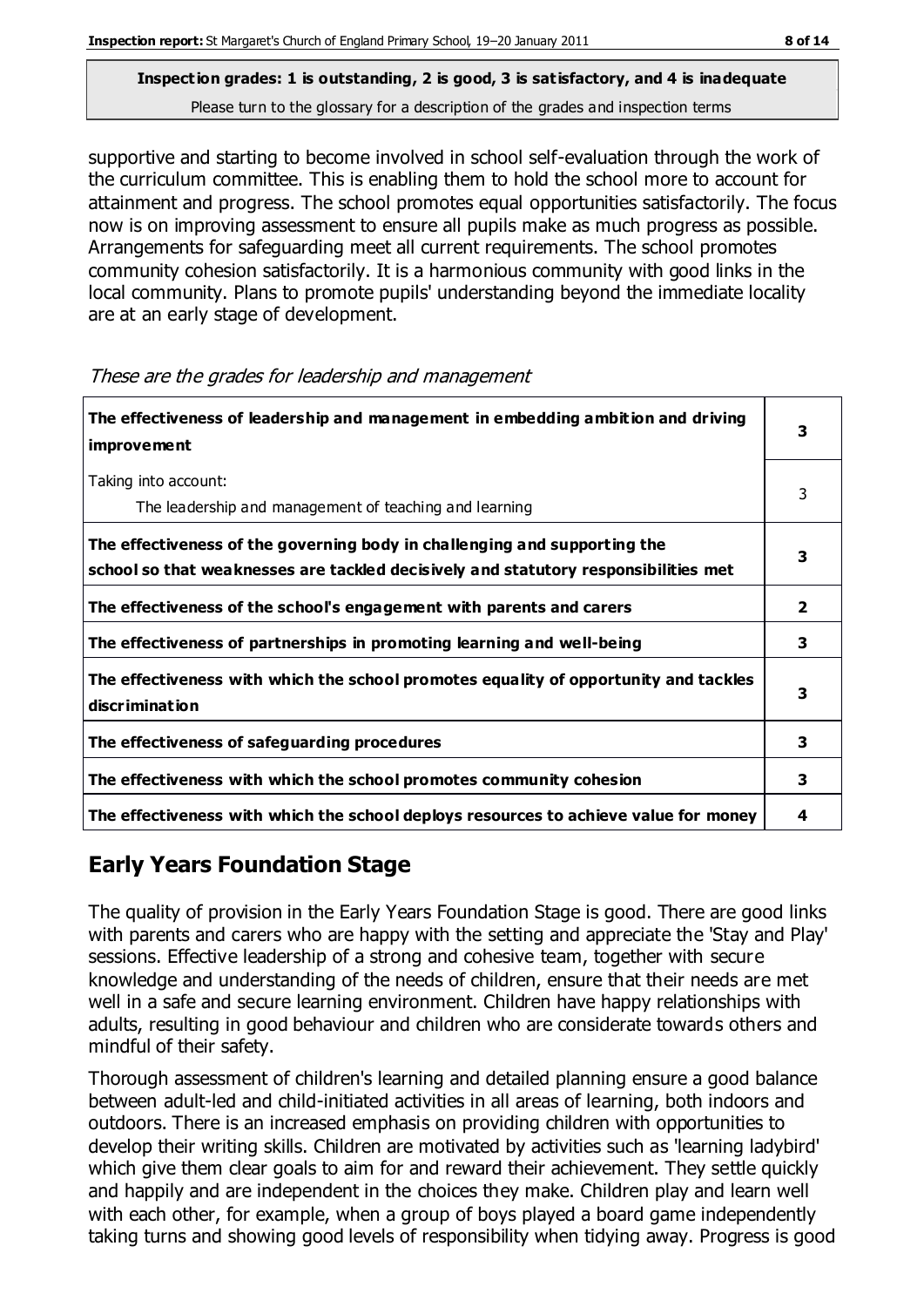across all areas of learning although outcomes are below average and well below average in writing.

These are the grades for the Early Years Foundation Stage

| <b>Overall effectiveness of the Early Years Foundation Stage</b>                      |  |
|---------------------------------------------------------------------------------------|--|
| Taking into account:<br>Outcomes for children in the Early Years Foundation Stage     |  |
| The quality of provision in the Early Years Foundation Stage                          |  |
| The effectiveness of leadership and management of the Early Years Foundation<br>Stage |  |

#### **Views of parents and carers**

Most parents and carers are very happy with their children's experiences at school, feeling that their children enjoy school and that the school keeps their children safe. Inspectors' findings on the quality of teaching and pupils' progress differ from those expressed by parents and carers. Inspectors judged that the quality of teaching is satisfactory but that pupils' attainment requires significant improvement.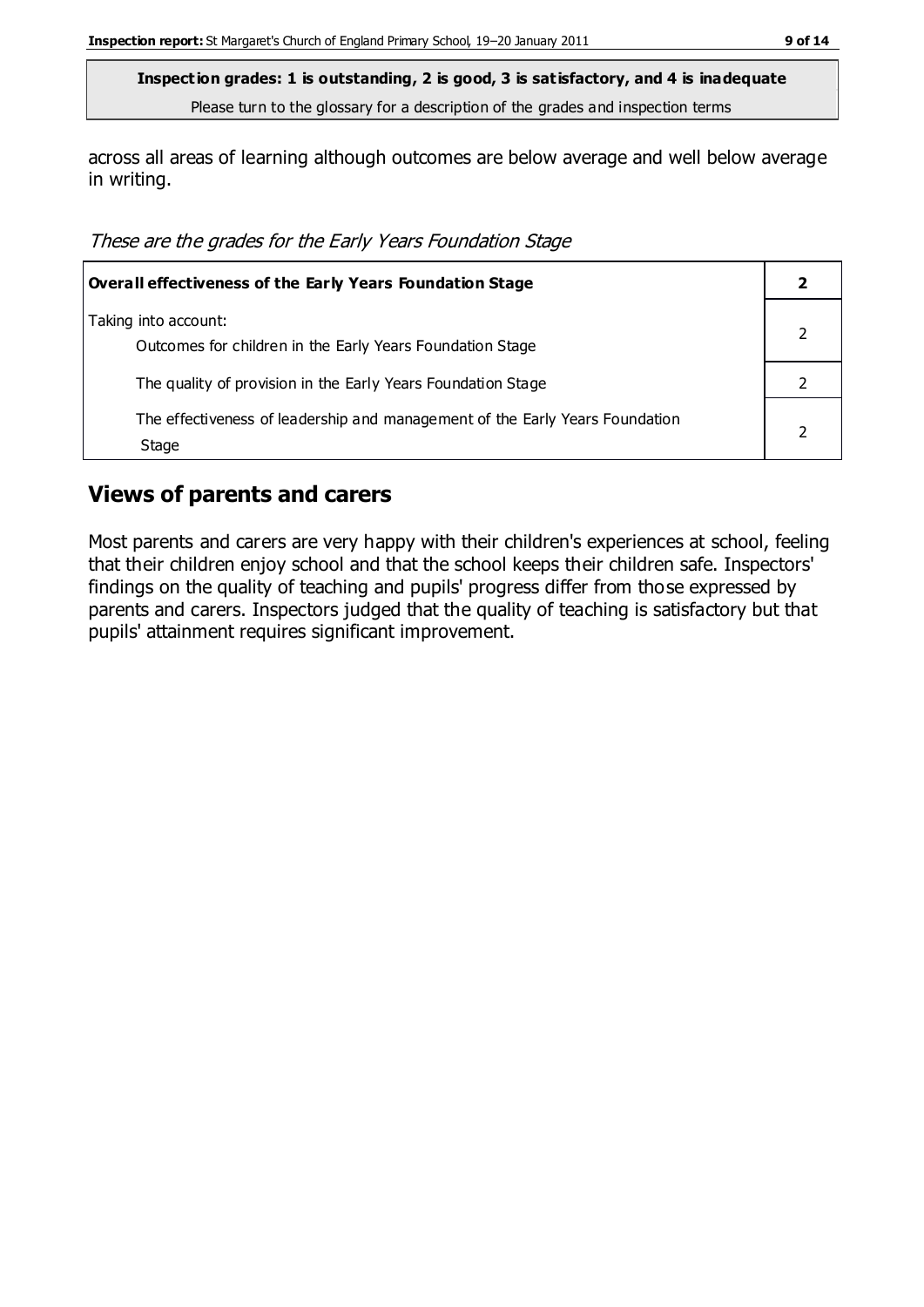#### **Responses from parents and carers to Ofsted's questionnaire**

Ofsted invited all the registered parents and carers of pupils registered at St Margaret's Church of England Primary School to complete a questionnaire about their views of the school.

In the questionnaire, parents and carers were asked to record how strongly they agreed with 13 statements about the school.

The inspection team received 45 completed questionnaires by the end of the on-site inspection. In total, there are 201 pupils registered at the school.

| <b>Statements</b>                                                                                                                                                                                                                                       | <b>Strongly</b><br>agree |               | <b>Agree</b> |                | <b>Disagree</b> |                | <b>Strongly</b><br>disagree |               |
|---------------------------------------------------------------------------------------------------------------------------------------------------------------------------------------------------------------------------------------------------------|--------------------------|---------------|--------------|----------------|-----------------|----------------|-----------------------------|---------------|
|                                                                                                                                                                                                                                                         | <b>Total</b>             | $\frac{1}{2}$ | <b>Total</b> | $\frac{1}{2}$  | <b>Total</b>    | $\frac{1}{2}$  | <b>Total</b>                | $\frac{1}{2}$ |
| My child enjoys school                                                                                                                                                                                                                                  | 34                       | 76            | 11           | 24             | 0               | $\mathbf 0$    | $\mathbf 0$                 | $\mathbf 0$   |
| The school keeps my child<br>safe                                                                                                                                                                                                                       | 41                       | 91            | 3            | $\overline{7}$ | 0               | $\mathbf 0$    | $\mathbf 0$                 | $\mathbf 0$   |
| My school informs me about<br>my child's progress                                                                                                                                                                                                       | 30                       | 67            | 14           | 31             | 0               | $\mathbf{0}$   | $\mathbf 0$                 | $\mathbf 0$   |
| My child is making enough<br>progress at this school                                                                                                                                                                                                    | 24                       | 53            | 18           | 40             | $\mathbf{1}$    | $\overline{2}$ | $\mathbf 0$                 | $\mathbf 0$   |
| The teaching is good at this<br>school                                                                                                                                                                                                                  | 31                       | 69            | 13           | 29             | 0               | $\mathbf 0$    | $\mathbf 0$                 | $\mathbf 0$   |
| The school helps me to<br>support my child's learning                                                                                                                                                                                                   | 27                       | 60            | 18           | 40             | 0               | $\mathbf{0}$   | $\mathbf 0$                 | $\mathbf 0$   |
| The school helps my child to<br>have a healthy lifestyle                                                                                                                                                                                                | 24                       | 53            | 21           | 47             | 0               | $\mathbf 0$    | $\mathbf 0$                 | $\mathbf 0$   |
| The school makes sure that<br>my child is well prepared for<br>the future (for example<br>changing year group,<br>changing school, and for<br>children who are finishing<br>school, entering further or<br>higher education, or entering<br>employment) | 23                       | 51            | 19           | 42             | $\mathbf 0$     | $\mathbf 0$    | $\mathbf 0$                 | $\mathbf 0$   |
| The school meets my child's<br>particular needs                                                                                                                                                                                                         | 23                       | 51            | 20           | 44             | $\pmb{0}$       | $\mathbf 0$    | $\mathbf 0$                 | $\mathbf 0$   |
| The school deals effectively<br>with unacceptable behaviour                                                                                                                                                                                             | 25                       | 56            | 17           | 38             | $\overline{2}$  | $\overline{4}$ | $\mathbf 0$                 | $\pmb{0}$     |
| The school takes account of<br>my suggestions and concerns                                                                                                                                                                                              | 19                       | 42            | 25           | 56             | 0               | $\Omega$       | $\Omega$                    | 0             |
| The school is led and<br>managed effectively                                                                                                                                                                                                            | 32                       | 71            | 13           | 29             | $\mathbf 0$     | $\mathbf 0$    | $\mathbf 0$                 | $\mathbf 0$   |
| Overall, I am happy with my<br>child's experience at this<br>school                                                                                                                                                                                     | 37                       | 82            | 8            | 18             | $\pmb{0}$       | $\mathbf 0$    | $\mathbf 0$                 | $\pmb{0}$     |

The table above summarises the responses that parents and carers made to each statement. The percentages indicate the proportion of parents and carers giving that response out of the total number of completed questionnaires. Where one or more parents and carers chose not to answer a particular question, the percentages will not add up to 100%.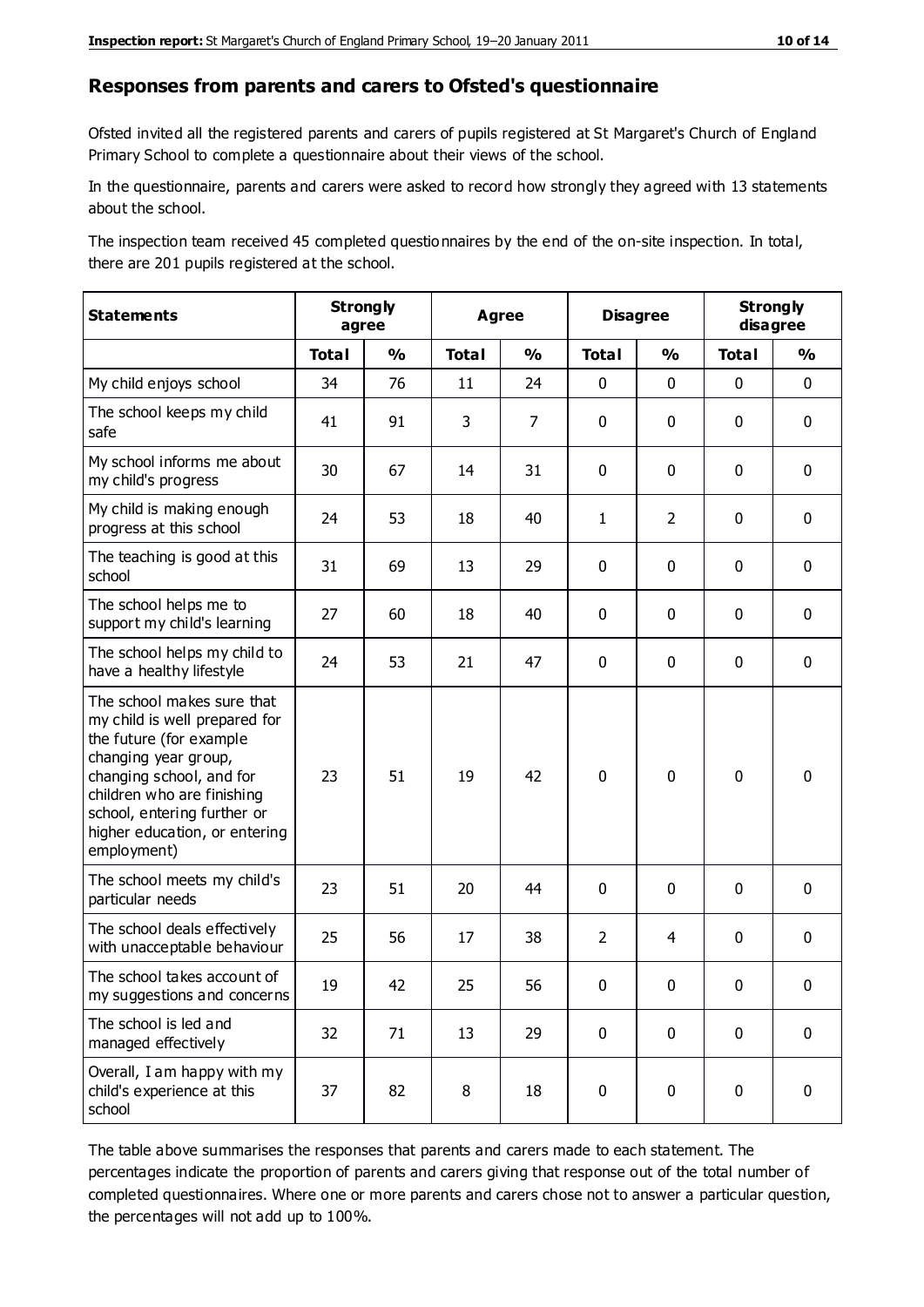# **Glossary**

| Grade   | <b>Judgement</b> | <b>Description</b>                                                                                                                                                                                                            |
|---------|------------------|-------------------------------------------------------------------------------------------------------------------------------------------------------------------------------------------------------------------------------|
| Grade 1 | Outstanding      | These features are highly effective. An outstanding school<br>provides exceptionally well for all its pupils' needs.                                                                                                          |
| Grade 2 | Good             | These are very positive features of a school. A school that<br>is good is serving its pupils well.                                                                                                                            |
| Grade 3 | Satisfactory     | These features are of reasonable quality. A satisfactory<br>school is providing adequately for its pupils.                                                                                                                    |
| Grade 4 | Inadequate       | These features are not of an acceptable standard. An<br>inadequate school needs to make significant improvement<br>in order to meet the needs of its pupils. Ofsted inspectors<br>will make further visits until it improves. |

#### **What inspection judgements mean**

#### **Overall effectiveness of schools**

|                       | Overall effectiveness judgement (percentage of schools) |      |                     |                   |
|-----------------------|---------------------------------------------------------|------|---------------------|-------------------|
| <b>Type of school</b> | <b>Outstanding</b>                                      | Good | <b>Satisfactory</b> | <b>Inadequate</b> |
| Nursery schools       | 59                                                      | 35   | 3                   | 3                 |
| Primary schools       | 9                                                       | 44   | 39                  | 7                 |
| Secondary schools     | 13                                                      | 36   | 41                  | 11                |
| Sixth forms           | 15                                                      | 39   | 43                  | 3                 |
| Special schools       | 35                                                      | 43   | 17                  | 5                 |
| Pupil referral units  | 21                                                      | 42   | 29                  | 9                 |
| All schools           | 13                                                      | 43   | 37                  | 8                 |

New school inspection arrangements were introduced on 1 September 2009. This means that inspectors now make some additional judgements that were not made previously.

The data in the table above are for the period 1 September 2009 to 31 August 2010 and are consistent with the latest published official statistics about maintained school inspec tion outcomes (see **[www.ofsted.gov.uk](http://www.ofsted.gov.uk/)**).

The sample of schools inspected during 2009/10 was not representative of all schools nationally, as weaker schools are inspected more frequently than good or outstanding schools.

Percentages are rounded and do not always add exactly to 100.

Sixth form figures reflect the judgements made for the overall effectiveness of the sixth form in secondary schools, special schools and pupil referral units.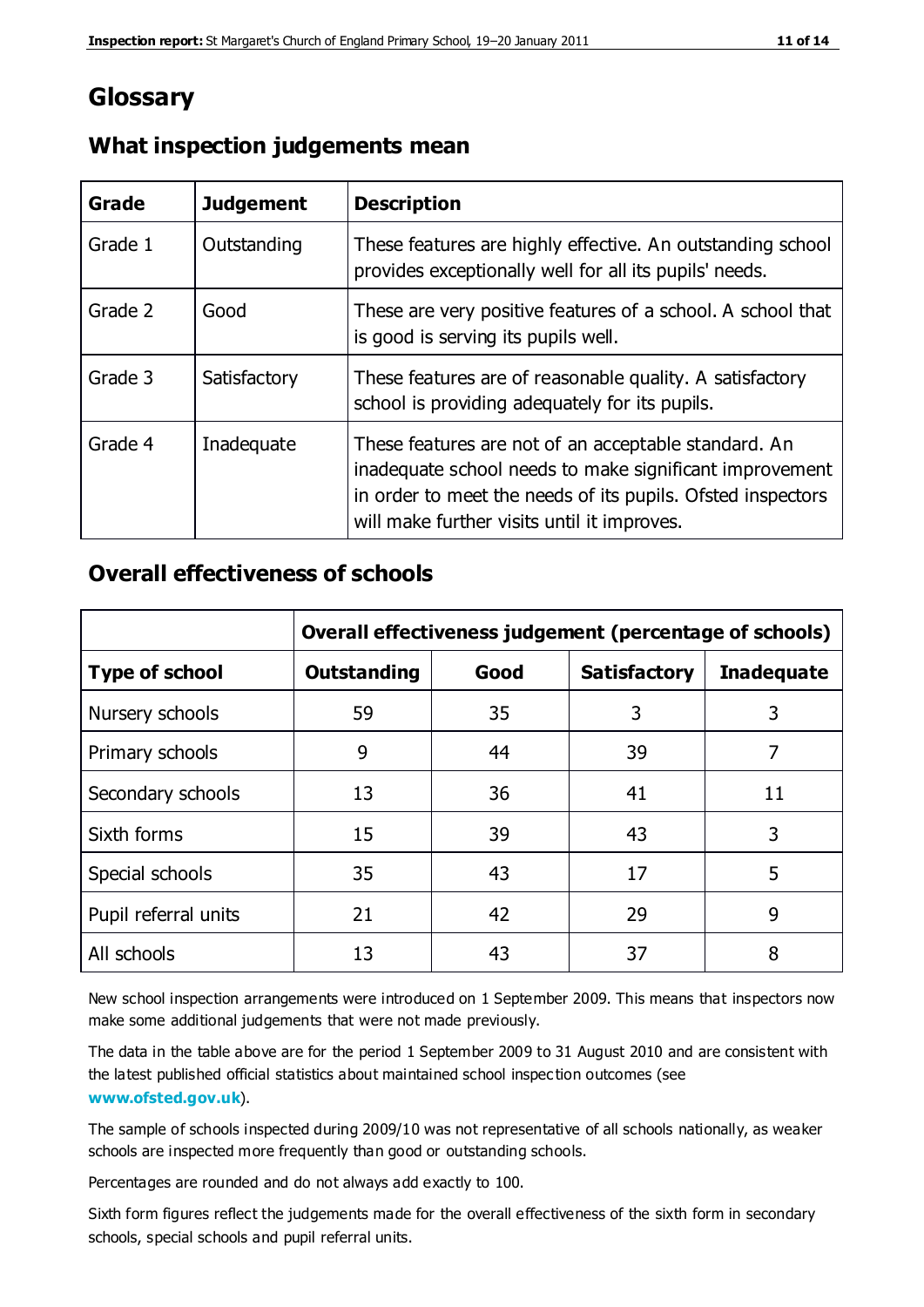# **Common terminology used by inspectors**

| Achievement:                  | the progress and success of a pupil in their learning,<br>development or training.                                                                                                                                                          |
|-------------------------------|---------------------------------------------------------------------------------------------------------------------------------------------------------------------------------------------------------------------------------------------|
| Attainment:                   | the standard of the pupils' work shown by test and<br>examination results and in lessons.                                                                                                                                                   |
| Capacity to improve:          | the proven ability of the school to continue<br>improving. Inspectors base this judgement on what<br>the school has accomplished so far and on the quality<br>of its systems to maintain improvement.                                       |
| Leadership and management:    | the contribution of all the staff with responsibilities,<br>not just the headteacher, to identifying priorities,<br>directing and motivating staff and running the school.                                                                  |
| Learning:                     | how well pupils acquire knowledge, develop their<br>understanding, learn and practise skills and are<br>developing their competence as learners.                                                                                            |
| <b>Overall effectiveness:</b> | inspectors form a judgement on a school's overall<br>effectiveness based on the findings from their<br>inspection of the school. The following judgements,<br>in particular, influence what the overall effectiveness<br>judgement will be. |
|                               | The school's capacity for sustained<br>improvement.                                                                                                                                                                                         |
|                               | Outcomes for individuals and groups of pupils.                                                                                                                                                                                              |
|                               | The quality of teaching.                                                                                                                                                                                                                    |
|                               | The extent to which the curriculum meets<br>pupils' needs, including, where relevant,<br>through partnerships.                                                                                                                              |
|                               | The effectiveness of care, guidance and<br>support.                                                                                                                                                                                         |
| Progress:                     | the rate at which pupils are learning in lessons and<br>over longer periods of time. It is often measured by<br>comparing the pupils' attainment at the end of a key                                                                        |

stage with their attainment when they started.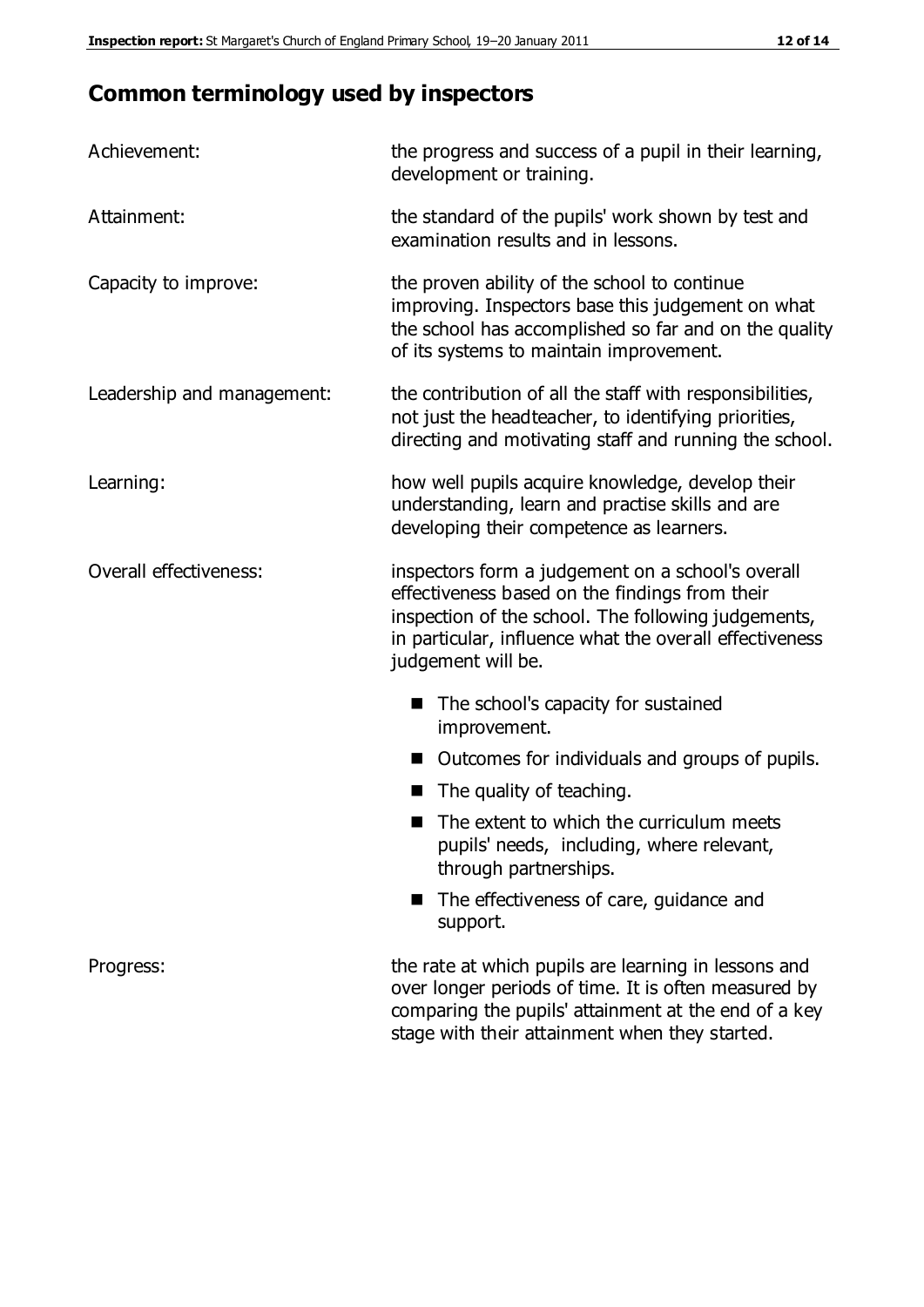#### **This letter is provided for the school, parents and carers to share with their children. It describes Ofsted's main findings from the inspection of their school.**

20 January 2011

#### Dear Pupils

#### **Inspection of St Margaret's Church of England Primary School, Heywood, OL10 3RD**

Thank you for being so polite and friendly when we inspected the school recently. We enjoyed talking to many of you and know that you like your school and enjoy being there.

Your school does several things well. We were impressed by your good behaviour and by your good relationships with each other. Your school takes good care of you so that you feel safe. Many of you told us that you enjoy your lessons and find your learning fun and interesting. Children in the Reception class make good progress.

Despite doing several things well, there are some very important things that your school does not yet do well enough. For this reason, your school has been given a 'notice to improve'. This means that inspectors will visit again in the next year to make sure that the necessary improvements have been made. The standards you reach are lower than they should be. We saw that you make satisfactory progress in your learning but it is not fast enough, particularly in writing. Teaching is good in some classes but not in every class. Leaders and managers have introduced many changes that are helping your school to improve but this is not yet effective in English. We are asking the school to improve your progress in writing, improve teaching to be good in every class and make sure that your progress in English is checked carefully.

Having seen your positive attitudes in lessons, we are confident that you will all work hard to make the improvements needed and help your school to be successful.

Yours sincerely

Mr Brian Holmes Lead inspector